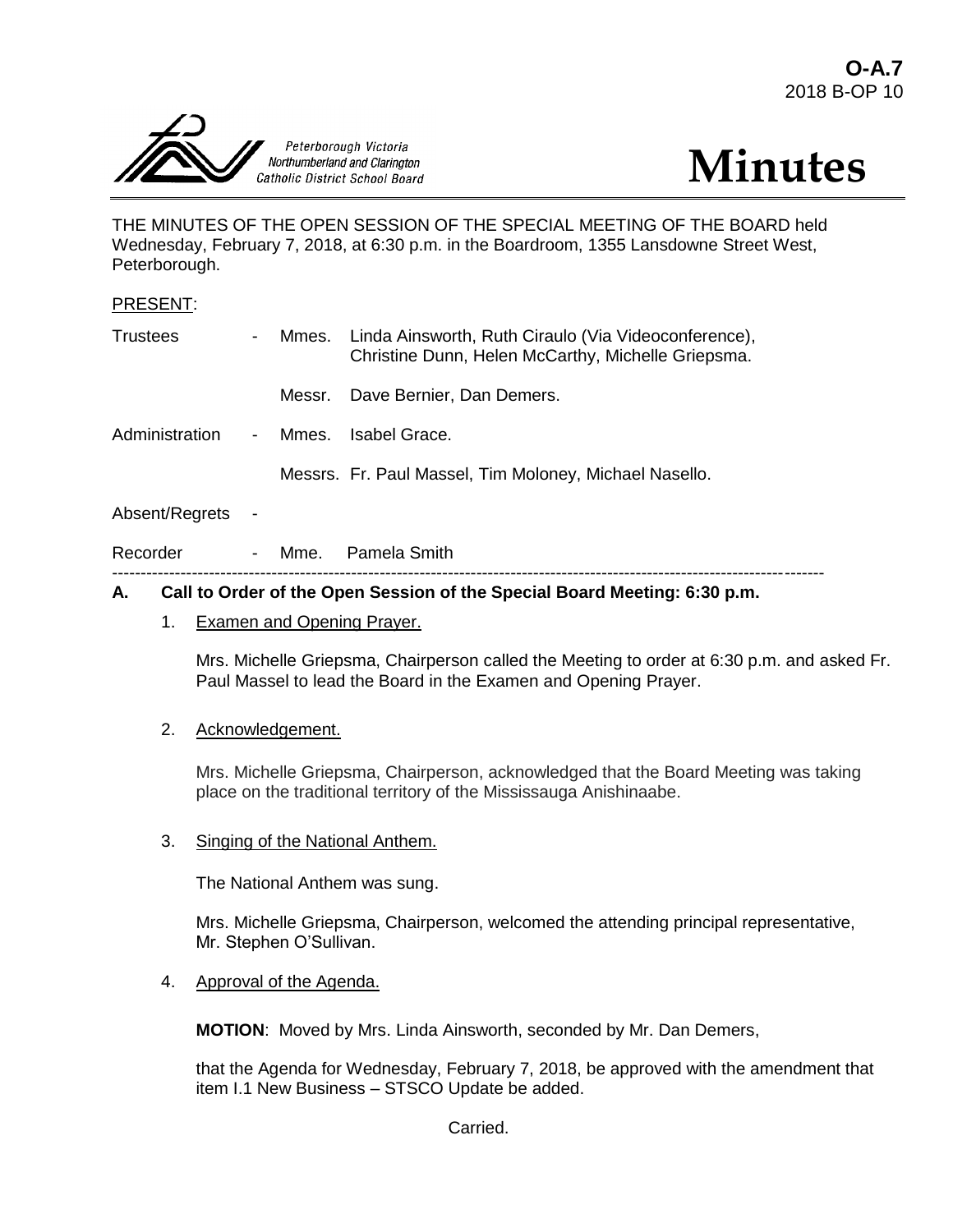5. Declarations of Conflicts of Interest.

There were no declarations of conflicts of interest.

- 6. Approval of the Minutes. No Items.
- 7. Business Arising Out of the Minutes. No Items.

## **B. Reports from the Director of Education and Student Trustee(s)**: No Items.

### **C. Presentations:**

1. Cobourg Accommodation Review - Delegations.

Mrs. Isabel Grace, Superintendent of Business and Finance/Facility Services, and Mr. Tim Moloney, Superintendent of Learning/Student Success.

No delegations presented to the Board.

Trustees would like to request that in general administration ensure a standardized communication process be established for notification to parents and schools.

- **D. Programs and Services**: No Items.
- **E. Business, Finance and Governance:** No Items.
- **F. Human Resources:** No Items.
- **G. Policy Development**: No Items.
- **H. Old Business**: No Items.
- **I. New Business:** 
	- 1. STSCO Update.

Mr. Nasello, Director of Education, informed the Trustees that notification has been received that First Student Bus Lines are in a position to have a strike vote. Mr. Nasello, Director of Education and Mrs. Isabel Grace, Superintendent of Business and Finance/Facility Services advised that communication plans would be ready if needed to schools and parents. If a strike were to occur parents would be responsible for getting their children to school and it would be business as usual at the school.

- **J. Bring Forward:** No Items.
- **K. Information Items:** No Items.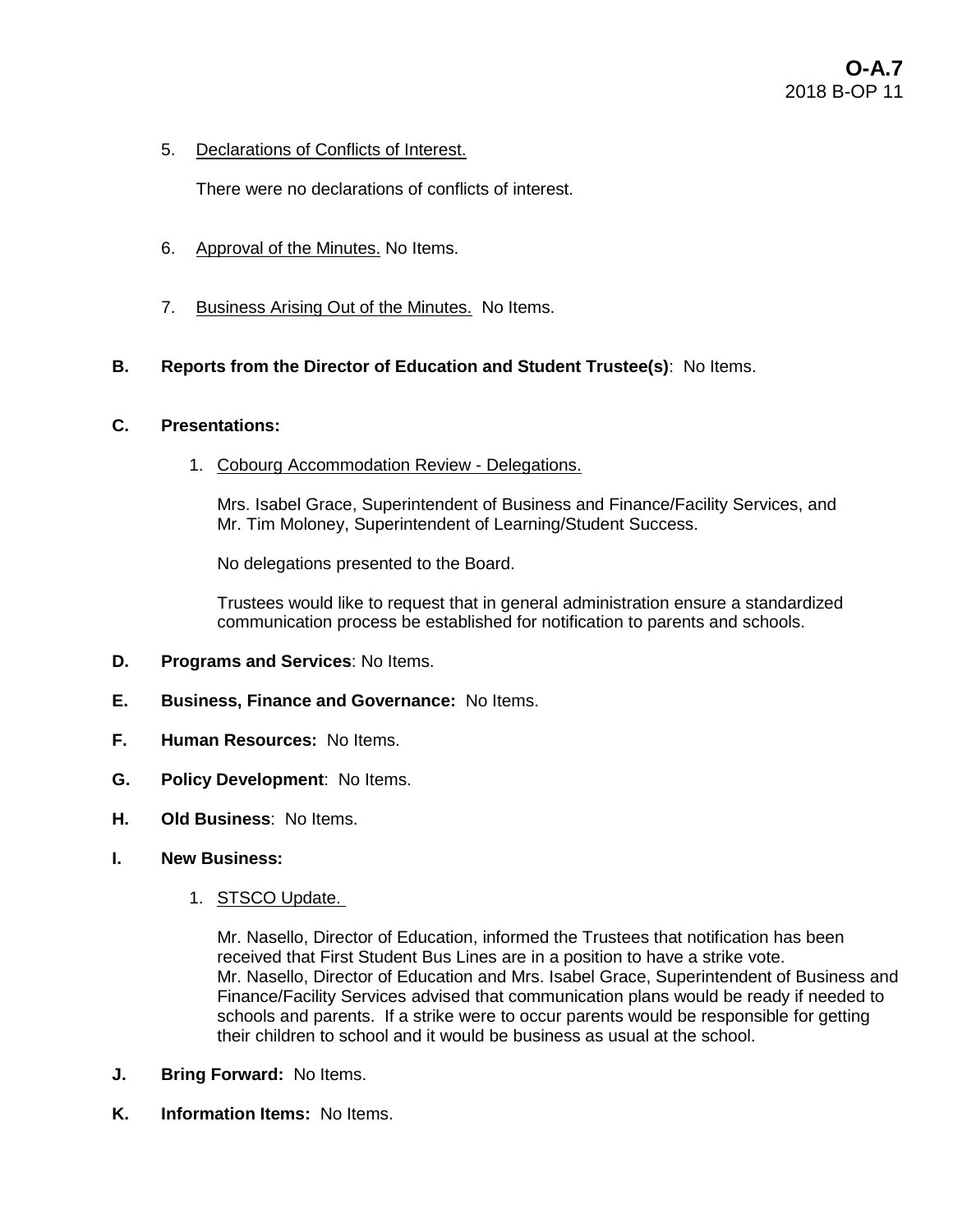## *BOARD AND STANDING COMMITTEE MEETINGS (chronological order)*

- 1. Board Standing Committee Meetings:
	- Governance **Monday, February 12, 2018, 6:30 p.m. – 8:30 p.m.**
	- Board Meeting **MONDAY, FEBRUARY 26, 2018, In Camera 6:00 p.m., Open Session 6:30 p.m.**
	- Policy Development **Tuesday, April 3, 2018, 6:30 p.m. – 8:30 p.m.**
- 2. Other Committee Meetings:
	- Catholic Parent Engagement Committee, February 5, 2018, 6:30 p.m., April 16, 2018.
	- Chairperson Committee Meeting Monday, February 12, 2018, 4:30 p.m.
	- Accessibility for All Committee, February 13, 2018, 1:15 p.m.
	- Special Education Advisory Committee February 15, 2018, 6:30 p.m.
	- Student Council Liaison Committee Meeting **MONDAY, FEBRUARY 26, 2018, 4:15 p.m.**
	- Faith and Equity Advisory Committee, April 26, 2018, 6:30 p.m.
	- First Nation, Métis, and Inuit Advisory Committee March 6, 2018, 6:30 p.m.
	- STSCO Governance Meeting March 28, 2018, 3:00 p.m., STSCO Offices.
	- **French as a Second Language Advisory Committee, April 11, 2018, 4:30 p.m.**
	- Audit Committee, TBD, 6:30 p.m.
	- Supervised Alternative Learning (SAL) Meeting TBD.

### *EVENTS (chronological order)*

- **February 15, 2018 Special Olympics Fundraisers**
- February 15-18, 2018 OSTA-AECO Ontario Student Trustees' Association Board Council Conference (Student Trustees)
- April 4, 2018 Catholic Leadership Development Series, "Called to Learn", 4:15 p.m. -6:00 p.m. Board Office –Large Board Room
- April 26-28, 2018 OCSTA Ontario Catholic School Trustees' Association AGM (Crowne Plaza Kitchener – Waterloo)
- **May 6-May 11, 2018 Catholic Education Week**
- May 9, 2018 PVNCCDSB Service Recognition Occasional Staff (Board Office)
- May 9, 2018 Catholic Student Leadership Awards Evening
- May 24, 2018 OSTA-AECO Ontario Student Trustees' Association Annual General Meeting May 24-27, 2018 (Student Trustees)
- June 7, 2018 CCSTA Canadian Catholic School Trustees' Association AGM June 7-9, 2018 Kelowna BC

#### **L. Conclusion**:

1. Move to Special In-Camera Board Meeting:

**MOTION:** Moved by Mr. Dan Demers, seconded by Mrs. Helen McCarthy,

that the Board move to a Special In-Camera Board Meeting Session at 6:58 p.m.

Mrs. P. Smith Recorder left the meeting at 6:58 p.m.